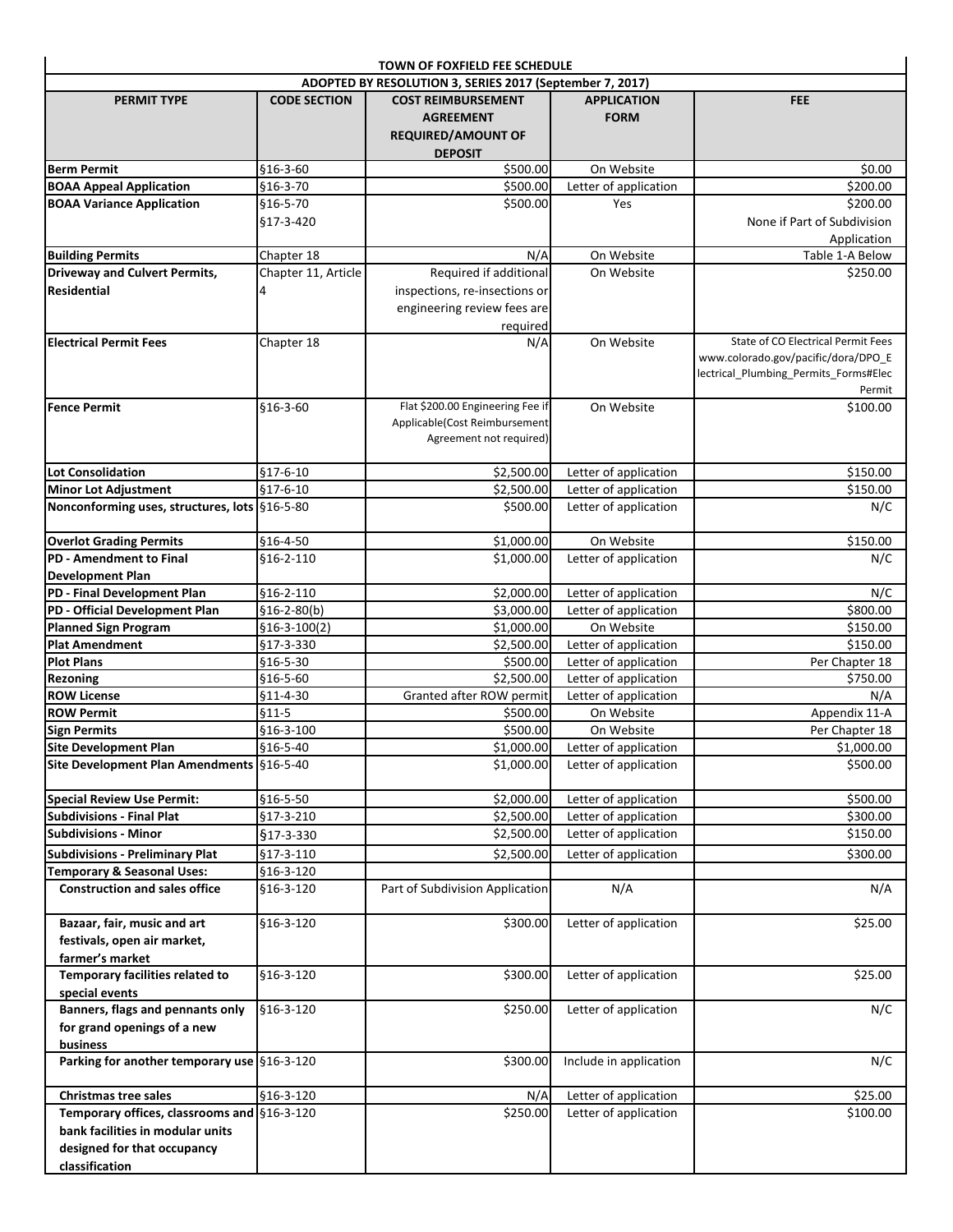| <b>PERMIT TYPE</b>                                                             | <b>CODE SECTION</b> | <b>COST REIMBURSEMENT</b><br><b>AGREEMENT</b><br><b>REQUIRED/AMOUNT OF</b><br><b>DEPOSIT</b> | <b>APPLICATION</b><br><b>FORM</b> | <b>FEE</b> |
|--------------------------------------------------------------------------------|---------------------|----------------------------------------------------------------------------------------------|-----------------------------------|------------|
| Real estate offices and model<br>homes used to promote the sale<br>of property | \$16-3-120          | \$250.00                                                                                     | Letter of application             | \$100.00   |
| Temporary residential or<br>commercial storage containers                      | \$16-3-120          | N/A                                                                                          | Letter of application             | N/C        |
| Sidewalk sales - nonresidential<br>zone                                        | \$16-3-120          | N/A                                                                                          | Letter of application             | \$25.00    |
| <b>Outdoor sales by charitable</b><br>organizations                            | \$16-3-120          | N/A                                                                                          | Letter of application             | N/C        |
| Dumpster (other than in<br>conjunction with a building<br>permit)              | \$16-3-120          | N/A                                                                                          | Letter of application             | N/C        |
| Portable Toilet (other than in<br>conjunction with a building<br>permit)       | \$16-3-120          | N/A                                                                                          | Letter of application             | N/C        |
| Vacation of Public ROW or easement Chapter 11, Article                         |                     | \$2,500.00                                                                                   | Letter of application             | \$200.00   |

**\* The applicant shall pay the Town the actual cost to the Town for engineering, planning, surveying, legal services and administrative services rendered**